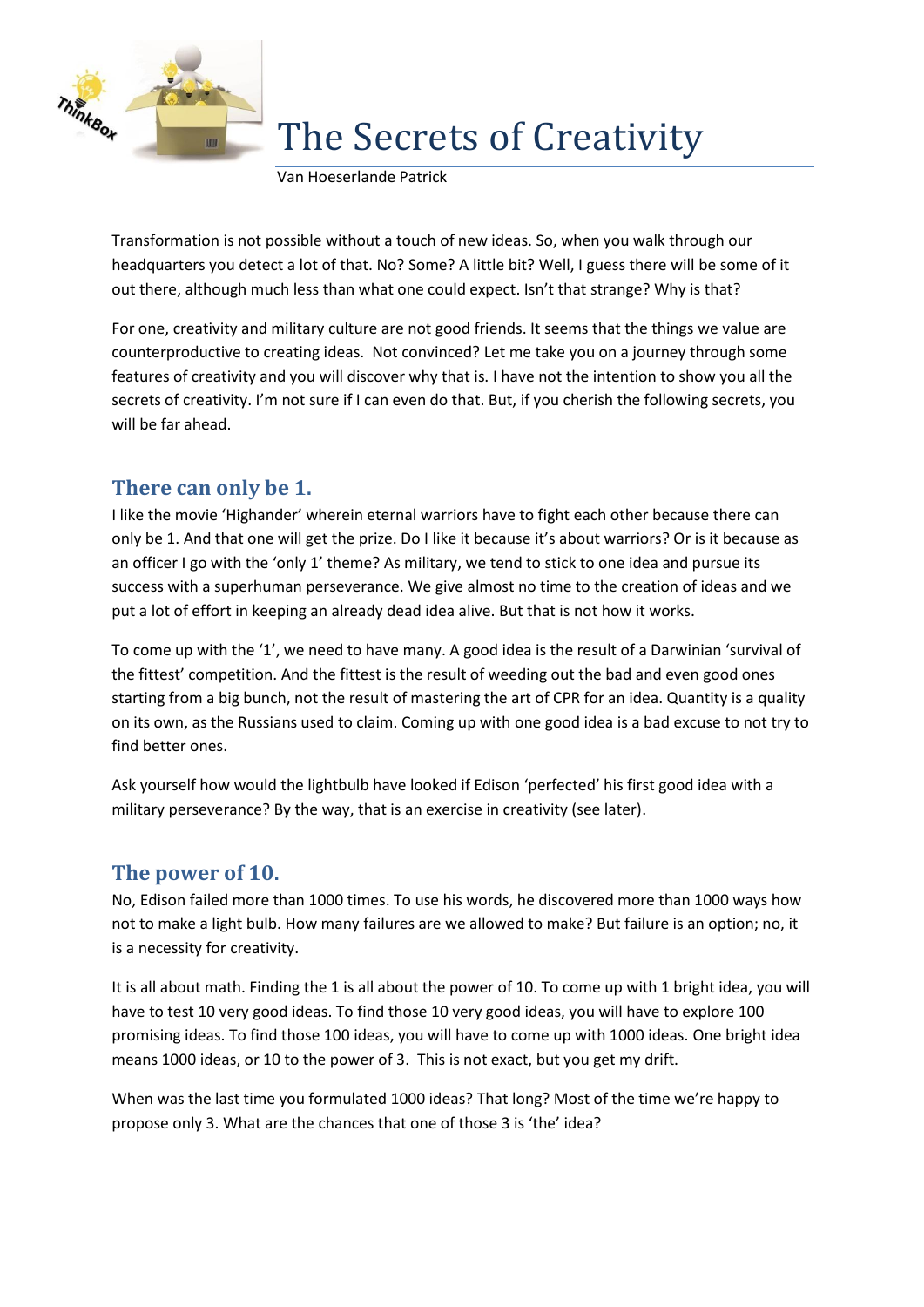# **The value of an idea has no relation with the rank of the beholder.**

Some officers are sitting around a table. The purpose of the meeting is to come up with an idea to solve a problem. After defining the problem, the group starts generating some ideas to tackle it. When some first ideas, nothing out-of-the-ordinary yet, are on the white board, a general enters the room. Without saying much, he looks at the problem definition on the board and immediately formulates an idea to solve it. He asks something and is gone again.

What are the chances that the group will stop generating ideas and immediately accept the ACOS's suggestion as the 1? A near certainty. Why? It is the idea of a high ranking officer, so it must be a good one.

Dead wrong. Creativity does not come with rank. I'm quite certain that it is not on the list of requirements to get promoted. Agreed, generals need to support an idea before it can be turned into reality, but we are not there yet.

So, the owner of an idea is by no means an indication of the quality. Remember even Edison, and the many inventors working for him, came up with more than 1000 stupid ideas for something as common as a light bulb.

#### **The Principle of Uncertainty.**

I would take it even one step further. If you can determine whose idea it was, you may be quite certain that it will be a bad one. The best ideas are generated during the most turbulent moments of a session of a heterogeneous group. During such moments you have almost no time to note the ideas themselves, let alone the name of the one who proposed it. During such rare moments of bursts of creativity, members are stealing and developing ideas. Would the so-called owner have come up with the idea not being part of the group? So who's really the owner?

Like the uncertainty principle of Herzberg in quantum mechanics, the higher the quality of an idea, the less we can determine the ownership. Or expressed in another way, the better we can define the owner, the worse the quality.

### **You don't catch wild horses in the corral.**

Somebody explained to me a few months ago that the proposals that leave this HQ must fit inside the framework of policies and directives. I cannot argue against this. However…

A cowboy cannot tame and sell horses that are not inside his corral. But he will never catch them there. He has to take his horse and go out into the wild to catch them. Once caught, he has to bring them home.

We have to do the same thing. We have to venture outside the safety of the framework to hunt for good ideas. Once identified, we have to bring them to our corral.